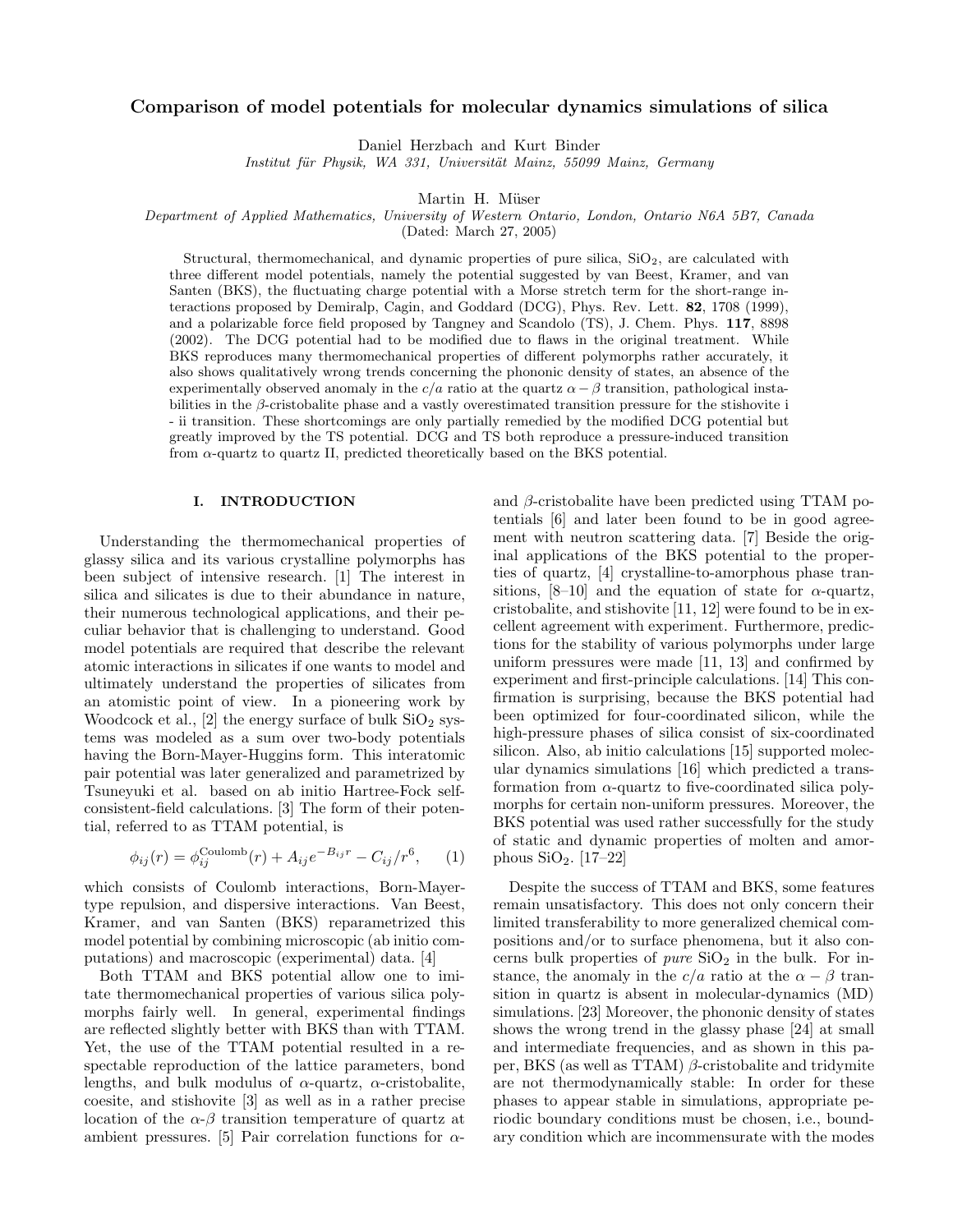leading into the energetically favored structures.

Recently, a Morse stretched potential allowing for fluctuating charges was suggested by Demiralp, Cagin, and Goddard. [25] Fluctuating charge energy surfaces promise to be more easily transferable than rigid ion potentials, because the charges on individual atoms can adjust to the instantaneous chemical environment. A second approach, suggested by Tangney and Scandolo [26] adds a polarizability to the oxygen atoms, which introduces additional electrostatic interactions between the charges and the new dipoles. The polarizability of the oxygen atom is well established [27, 28] and is thus likely to mimic necessary electronic degrees of freedom.

While both groups of authors claimed their potential to mirror experimental observations rather well, none of their simulations addressed one of the above-mentioned points, where BKS and TTAM fail. It is thus necessary to check whether the two model potential approaches are able to remedy these failures.

The initial purpose of this study was to test the merits of the fluctuating charge model and the fluctuating dipole model for silica more thoroughly than this had been done before. However, as we will describe in more detail in the main part of this article, we had to realize soon that the treatment in the original paper proposing the fluctuating charge force field is flawed and that their data could not be reproduced. This does not imply that a fluctuating charge model has to fail per se, however, it was necessary to modify the pseudo potential of the fluctuating charge model in order to make a meaningful comparison to experimental  $SiO<sub>2</sub>$  systems. In the remainder of this paper, we will first give a brief overview over the methodology. This includes a discussion of the DCG and TS potential. In Sect. III, we test whether the DCG and TS potentials are able to reduce the discrepancies between experiments and ab initio simulations on one hand and classical force fields on the other hand. Sect. IV gives a summary.

## II. METHOD AND MODELS

## A. MD Methods

In this study, standard MD techniques are used. Constant temperature of the ionic motion is maintained via a Langevin thermostat and stress is kept constant within the Parrinello-Rahman method, similarly as described previously. [23] For the simulations allowing fluctuating charges, see below for more details, we used an extended Lagrange method. Both charge motion and ionic motion were damped with coefficients  $\gamma_q$  and  $\gamma_{ion}$ , respectively, but only ions experience random forces imposing nonzero temperatures. Time steps dt and the total simulation time  $t_s$  were chosen such that the following series of inequality held sufficiently well for our purposes:

$$
dt \ll \frac{1}{w_q} \ll \frac{1}{\gamma_q} \ll \frac{1}{\omega_{ion}} \ll \frac{1}{\gamma_{ion}} \ll t_s,
$$
 (2)

where  $\omega_q$  and  $\omega_{\text{ion}}$  are characteristic frequencies of the charge and the ionic motion. With these inequalities, it is ensured that the charges relax close to their equilibrium values for a given ionic configuration. At the same time, neither ionic nor charge motion is overdamped. We tested explicitly convergence of our results by changing the free parameters  $dt = 0.1$  fs,  $\omega_q \approx \mathcal{O}(3 \text{ fs})$  (adjusted by the choice of the charge inertia),  $\gamma_q = 10$  fs,  $\gamma_{ion} = 0.1$  ps, and  $t_s$  typically 10 ps, while the intrinsic frequency related to tetrahedral vibrations  $\omega_{ion} = \mathcal{O}(30 \text{ fs}).$ 

With this choice of parameters, we see our results (lattice constants, elastic constants, DOS, internal energy, etc.) converged, that is to say, none of the observables' thermal averages changes within our (small) statistical error bars, if one of the free parameters is changed by a factor of two. The only exception is the DOS at small frequencies, where characteristic features such as peaks are slightly broadened due to the damping/thermostating related to ionic motion.

## 1. Implementation of the DCG potential

As mentioned above, fluctuating charge potentials allow the effective ionic charge on an atom to vary as a function of the local environment. Thus, at a given set of coordinates, the charges have to be determined first, before the forces on the ions can be determined. Often, the  $1/r$  Coulomb potential is replaced with a function  $J(r)$  in which the singularity at small distances is screened. For more information, we refer to the original literature. [29]

Despite careful implementation of the fluctuatingcharge Morse stretched potential suggested by Demiralp, Cagin, and Goddard (DCG), we were not able to reproduce any data presented in Ref. 25, as long as we proceeded as described in the original publication. The original paper claims that the  $1/r$  Coulomb potential is replaced by the smoothed  $J(r)$  function. Using  $J(r)$  for the charge optimization and the calculation of the forces did not enable us to reproduce any of the original results. We are yet confident about our implementation of the code, because we could most easily reproduce data on  $TiO<sub>2</sub>$  [30, 31], which was simulated with a model potential identical in form as that claimed to have been used by CGS.

Also replacing  $J(r)$  back with the Coulomb potential did not remedy the situation. We could only reproduce the data published in Ref. 25 by using the  $1/r$  potential for the calculation of the ionic forces, while the charges were optimized with respect to the  $J(r)$  interaction (plus the additional term in a fluctuating charge potential such as the atomic hardness). While this treatment provides well-defined forces as a function of the coordinates, it is certainly unsatisfactory to treat charges and ions inconsistently. In particular, if the charges are not determined by exact diagonalisation but with an extended Lagrangian approach, it is not possible to check for energy conservation as charges and center of masses see a dif-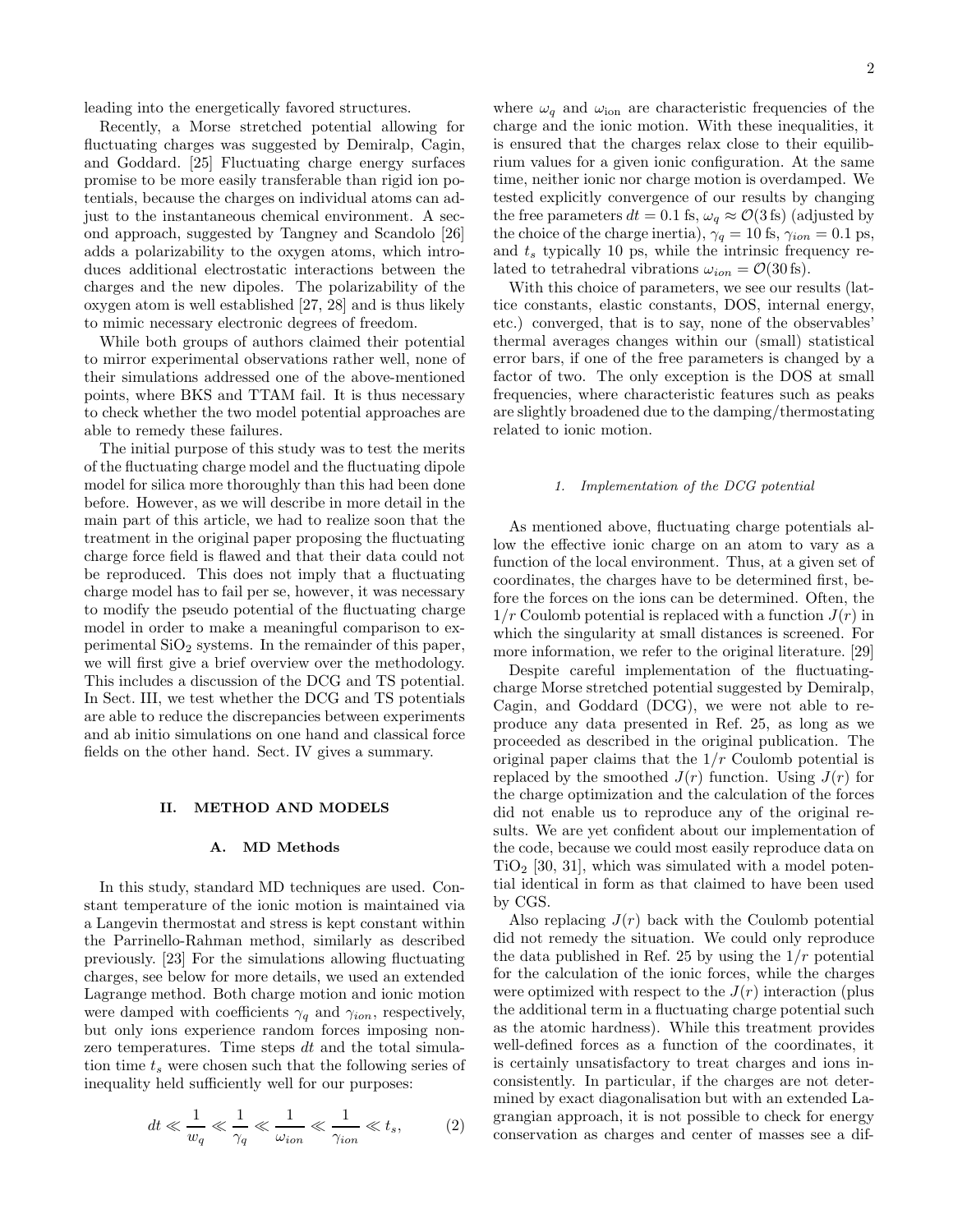

FIG. 1: Pair radial distribution function  $g_{\text{SiO}}(R)$  of  $\alpha$ -quartz at 300 K. The curves for the new consistent fluctuating charge potential and the original inconsistent potential basically lie on top of each other. The nearest neighbor peak, which is located at 1.6  $\AA$ , is not included in the graph.

ferent potential energy surface. Therefore modifications needed to be applied, which are explained in the next section.

#### 2. Modification of the DCG potential

In the following, we attempted to treat ionic and electronic potentials on equal grounds. It appears that the fit of the ab-initio data was based on the above-mentioned inconsistent treatment, as this was the only way to reflect the data published in the original paper. To obtain a consistent energy surface, we decided to use  $J(r)$  for the electrostatic part (relevant to the charge equilibration) and to add a term  $\langle q_i \rangle \langle q_j \rangle [J(r) - 1/r]$  (with  $\langle q_i \rangle$ the average charge of ion i in  $\alpha$ -quartz at ambient conditions) to the short range potential term. This modification is of course purely heuristically. However, it results in reasonably accurate partial radial distribution functions in  $\alpha$ -quartz, and it also reproduces very well results from the inconsistent treatment, which had been fitted to first-principle calculations. All results presented in this paper were obtained in very close agreement with both the modified potential in an extended Lagrangian formalism and the original inconsistent approach with direct diagonalization. In the following we will refer to this modification as the mDCG potential.

## B. TS potential

In the potential suggested by Tangney and Scandolo (TS), ionic charges are kept fixed, but the oxygen atoms are polarizable. [26] The potential consists of a pair potential

$$
U_{ij} = \frac{q_i q_j}{R_{ij}} + D_{ij} [e^{\gamma_{ij}(1 - r_{ij}/r_{ij}^0)} - 2e^{\gamma_{ij}/2(1 - r_{ij}/r_{ij}^0)}].
$$
 (3)

with additional dipole moments on the oxygen atoms, which are calculated self consistently with the electric field in every MD step. The dipoles will interact electrostatically with the other dipoles in the system as well as with the charges, which are both calculated via Ewald summation. Following Wilson and Madden, [32] we include the effect of charge distribution overlap at short distances. A force routine provided by Paul Tangney was used for the TS potential.

## III. RESULTS

#### A. Density of states in  $\alpha$ -quartz

The vibrational density of states (DOS) is compared for the different models, in order to obtain an estimate for their accuracy of the lattice dynamics. The DOS,  $g(\nu)$ , gives the normalized number of eigenstates in the frequency range  $\nu$  and  $\nu + d\nu$ . It was shown recently by first-principle calculations [24] that BKS does not reproduce the DOS of amorphous silica well, even though the BKS structures turned out to be quite accurate. In a large frequency range the nature of the excitations as determined by the BKS potential differed significantly from the one determined by ab initio methods. It is questionable whether other effective force fields improve the situation. It has been suggested that good agreement can (only) be found by employing shell models, which was shown for the phonon dispersion curves of  $\alpha$ -quartz by Schober et al. [33]

Our calculations of the DOS were done at sufficiently small temperatures where the harmonic approximation is applicable. The DOS was determined by calculating the Fourier transform of the mass-weighted velocity autocorrelation function:

$$
g(\nu) = \frac{1}{Nk_B T} \sum_j m_j \int_{-\infty}^{\infty} dt \langle \vec{v}_j(t) . \vec{v}_j(0) \rangle e^{i2\pi \nu t}.
$$
 (4)

The most obvious disagreement between the lattice dynamics of a BKS simulation and an ab initio simulation can already be seen directly in the vibrational DOS in Fig. 2. The figure shows the DOS for  $\alpha$ -quartz at 300 K with ab initio data from Roma et al., [34] which was chosen because no experimental measurement of the DOS in quartz could be found. The figure reveals that the inter-tetrahedral motions, the so-called rigid-unit modes, which account for the lower frequency vibrations, show a significant discrepancy between experiment and BKS. This has already been known for amorphous systems [24]. In the higher frequency range, the double peak structure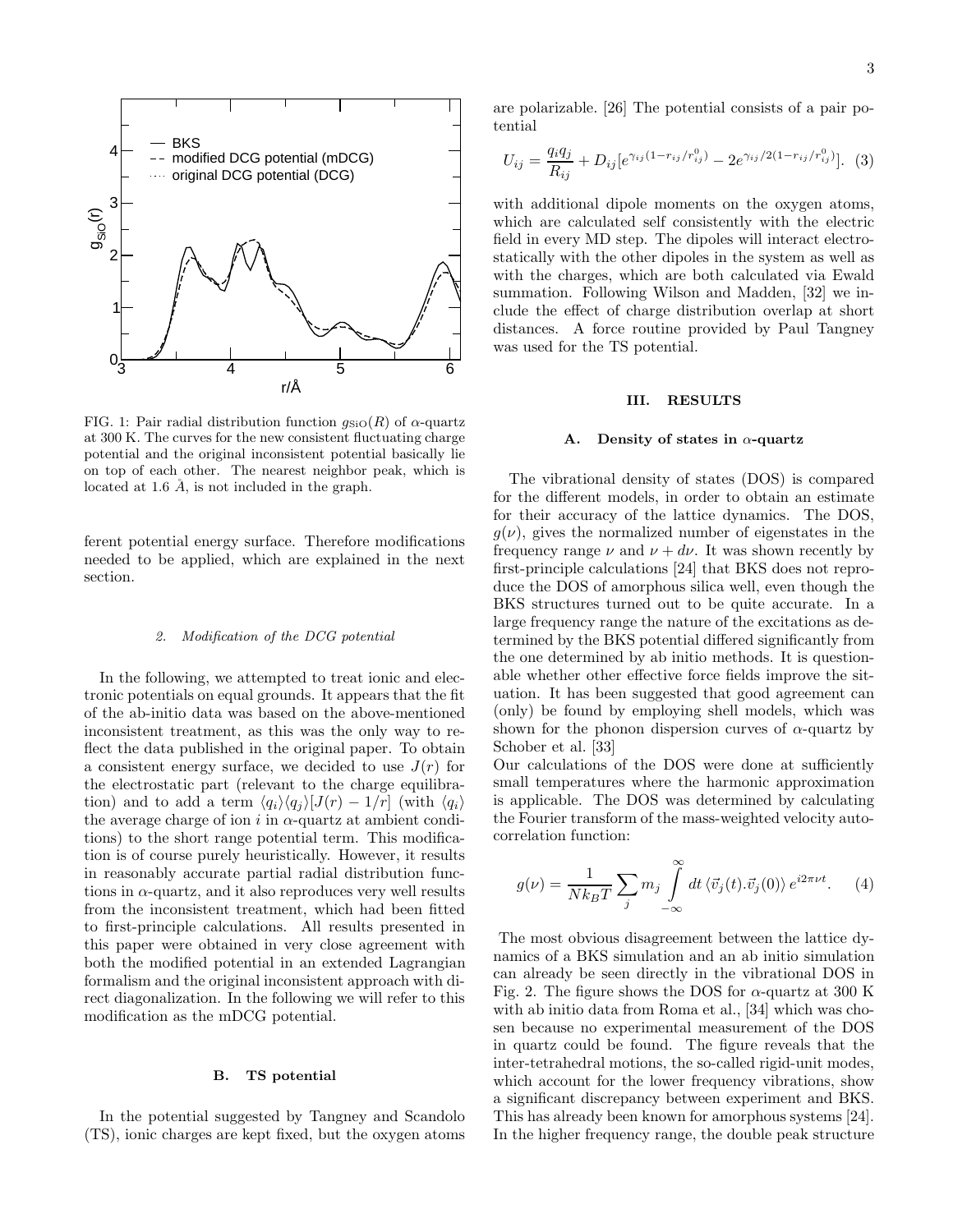

FIG. 2: Phonon Density of States in  $\alpha$ -quartz at 300K. Comparison of BKS, mDCG, TS, and ab initio data. For clarity the curves for BKS, mDCG and TS have been shifted upwards.

is due to intra-tetrahedral stretching vibrations. [35, 36] The four oxygen atoms in an  $SiO<sub>4</sub>$  tetrahedron move at the higher frequency ("breathing mode") as compared to the central Si atom. At the lower frequency, two O-Atoms oscillate in anti-phase to each other. The frequency of these low-frequency tetrahedral oscillations to be shifted from 32.1 THz in vitreous silica as determined by vitreous silica [37] to around 30 THz in  $\alpha$ -quartz as determined by ab initio calculations. The lower peak of the BKS potential, which coincides with the experimental frequency quite well, is shifted rather to a higher frequency of about 33 THz in  $\alpha$ -quartz.

The fluctuating charge model coincides slightly better with ab initio at the lower frequencies. The experimentally observed peaks at 11 THz and 22 THz are reasonably well reproduced and the overall functional form of  $g(\nu)$  is similar to the experimentally measured curve. The two peaks of the intra tetrahedral modes collapse on just a single peak, but exist at roughly the right frequency.

The best overall agreement for both the rigid unit modes and the double peak is clearly shown by the fluctuating dipole potential. This is not too surprising as it was parametrized to match ab initio forces and stresses. The fluctuating dipole potential almost coincides with the ab initio result in this case, only the tetrahedral breathing mode is slightly shifted in frequency.

While we mainly focus on properties which are not very well described by BKS, we also examined the elastic properties of the three potentials as a function of temperature. BKS was fitted to the elastic properties of  $\alpha$ -quartz at room temperature, so that temperaturedependence of the elastic constants can be seen as an additional, partly independent test for BKS. Some rep-

|                                         |                                   | $C_{11}$ $C_{33}$ $C_{44}$ $C_{66}$ $C_{12}$ $C_{13}$ |  |  |
|-----------------------------------------|-----------------------------------|-------------------------------------------------------|--|--|
| expt.                                   | 133.7 122.7 37.4 51.4 29.9 48.0   |                                                       |  |  |
| <b>BKS</b>                              | $144.6$ 130.3 37.8 52.3 40.6 59.6 |                                                       |  |  |
| $mDCG$  108.3 108.1 37.9 37.8 23.8 43.0 |                                   |                                                       |  |  |
| TS.                                     | 143.9 128.7 42.1 49.8 45.6 59.7   |                                                       |  |  |

TABLE I: Elastic constants of  $\beta$  quartz at 1050 K in GPa. Experimental data (expt.) from Ref. 38, taken from Fig. 9



FIG. 3: Temperature dependence of the volume per unit cell at the  $\alpha$ - $\beta$  transition. All of the three different model potentials show qualitative agreement with experiment. The quantitative agreement is best for the TS potential.

resentative results at temperature  $T = 1050$  K are listed in table I. It turns out that all three potentials reproduce the listed values within a reasonable standard variance, i.e., 7.0 GPa (BKS), 8.3 GPa (TS), and 11.3 GPa (mDCG). Thus, this comparison does not discriminate qualitatively between the three potentials.

## B. The  $c/a$  anomaly at the  $\alpha-\beta$  transition

The transition from  $\alpha$ - to  $\beta$ -quartz is a displacive phase transition, which occurs at a transition temperature of  $T_{tr}$  = 846 K. The transition temperature in BKS is 740 K and turned out to be 712 K in TS and 581 K in mDCG. Obviously all three potentials underestimate the transition temperature. The discrepancy is most significant for the mDCG approach. For the determination of the phase transition temperature, we proceeded similarly as in Ref. 23, i.e., the fourth-order cumulant was evaluated for different system sizes [39] and the Landau expansion coefficients were determined at finite system size.

An important test for the different models is the temperature dependence of the volume close to the transition. As can be seen in Fig. 3, the BKS potential coincides fairly well with experiment, even though the volume is slightly overestimated and the transition temperature slightly underestimated as described in the previous section. The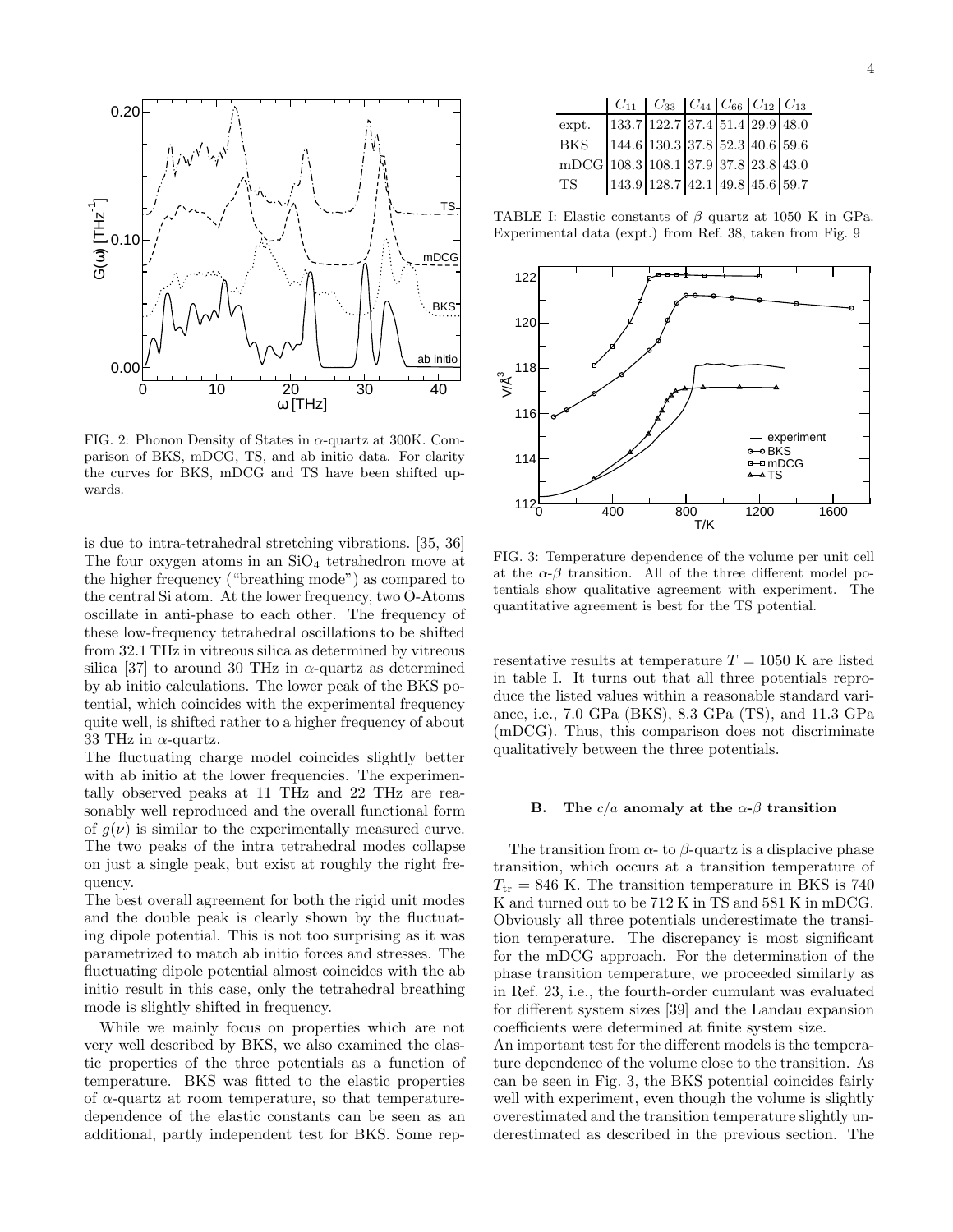

FIG. 4: Temperature dependence of the  $c/a$  ratio at the  $\alpha-\beta$ transition. For easier comparison the curves are shifted to match at their respective transition temperature.

result of the mDCG potential is quite similar, although the volume of both quartz phases is even bigger for this potential. The best quantitative agreement with experiment can be seen for the fluc- $\mu$  potential. The rather smooth behavior at the transition is due to the fact that the system sizes were so small that they allowed for the existence of both of the two phases in a quite broad temperature range around the transition.

The expansion at the transition is non-isotropic. A jump was observed experimentally [38] to be of different magnitude for different spatial directions, i.e., the ratio of the lattice constants  $c$  and  $a$  show a discontinuity at the transition. It was pointed out recently [23] that this discontinuity of the  $c/a$  ratio is absent in simulations based on the BKS potential. This is shown in figure 4 together with similar data for the mDCG and the TS potential. The mDCG potential has a change in the slope at the transition temperature. Thus there is at least an effect of the transition in the  $c/a$  ratio, but it is still far away from reproducing the experimental curve. In contrast, the TS approach matches the experimental course of the  $c/a$  ratio quite well. The relatively smooth behavior at the transition is again owing to the broad range of phase coexistence as discussed above.

A closer look at the origin of these differences can be done by investigating the influence of the fluctuating charges and the fluctuating dipoles on this behavior. If we use the fluctuating charge potential with the charges fixed on the average charges in  $\alpha$ -quartz, the behavior of the  $c/a$  ratio is only marginally different. The kink at  $T_{tr}$ is still of the same shape as with fluctuating charges. In general, there is not much difference between the average charges in  $\alpha$ -quartz, which are about  $\langle Q_{\rm Si} \rangle = 1.318e$  for Si, and in  $\beta$ -quartz, where the value is  $\langle Q_{\rm Si} \rangle = 1.293e$ . So it is justified to state that the fluctuations of the charges barely affect the simulation, at least the kink in the  $c/a$ ratio is certainly not a result of fluctuating charges but



FIG. 5: Structures of  $\alpha$ -quartz (top row) and  $\beta$ -quartz (bottom row) with dipoles from TS potential. Positions and dipoles are shown in a snapshot (left column) and in an averaged configuration (right column). Projection along the [100] direction, [001] direction is vertical.

rather an effect of the pure two-body forces in the potential.

The same analysis for the fluctuating dipole potential results in a different picture. The simulation crucially depends on the fluctuating dipoles. When the dipoles are constrained to the average values found in  $\alpha$ -quartz, the crystal would not transform to the  $\beta$  phase even at temperatures as high as 1300K. Similarly, with fixed average  $\beta$  quartz dipoles the crystal would stay in a  $\beta$ quartz configuration even at 300K.

This shows that the dipoles (or the interactions parametrized as dipole interactions) contribute a major part of the thermodynamic driving force. The dipole configuration in  $\alpha$ - and  $\beta$ -quartz is shown in Fig. 5 for a random snapshot and for the averaged values. The latter show the qualitative difference between the two phases: while the average of the z-direction (vertical) is symmetry forbidden in  $\beta$ -quartz, this component exists in the average  $\alpha$ -quartz dipoles and drives the transition.

The physical origin for the behavior of the  $c/a$  ratio in quartz was investigated by Grimm and Dorner [40] and Smith [41]. They showed that while most observation associated with the transition can be explained by a simple tilting of rigid  $SiO<sub>4</sub>$  tetrahedra, this cannot explain the anomaly in the  $c/a$  ratio. Instead, it turned out to be directly related to the deformation in the tetrahedra. The shearing of the tetrahedra in the quartz phase is also well established experimentally. [38, 40, 42] To test if such a deformation is present in the simulations, one can investigate the angles  $\vartheta_{\text{OSiO}}$  formed by the silicon atoms with their four neighboring oxygen atoms, which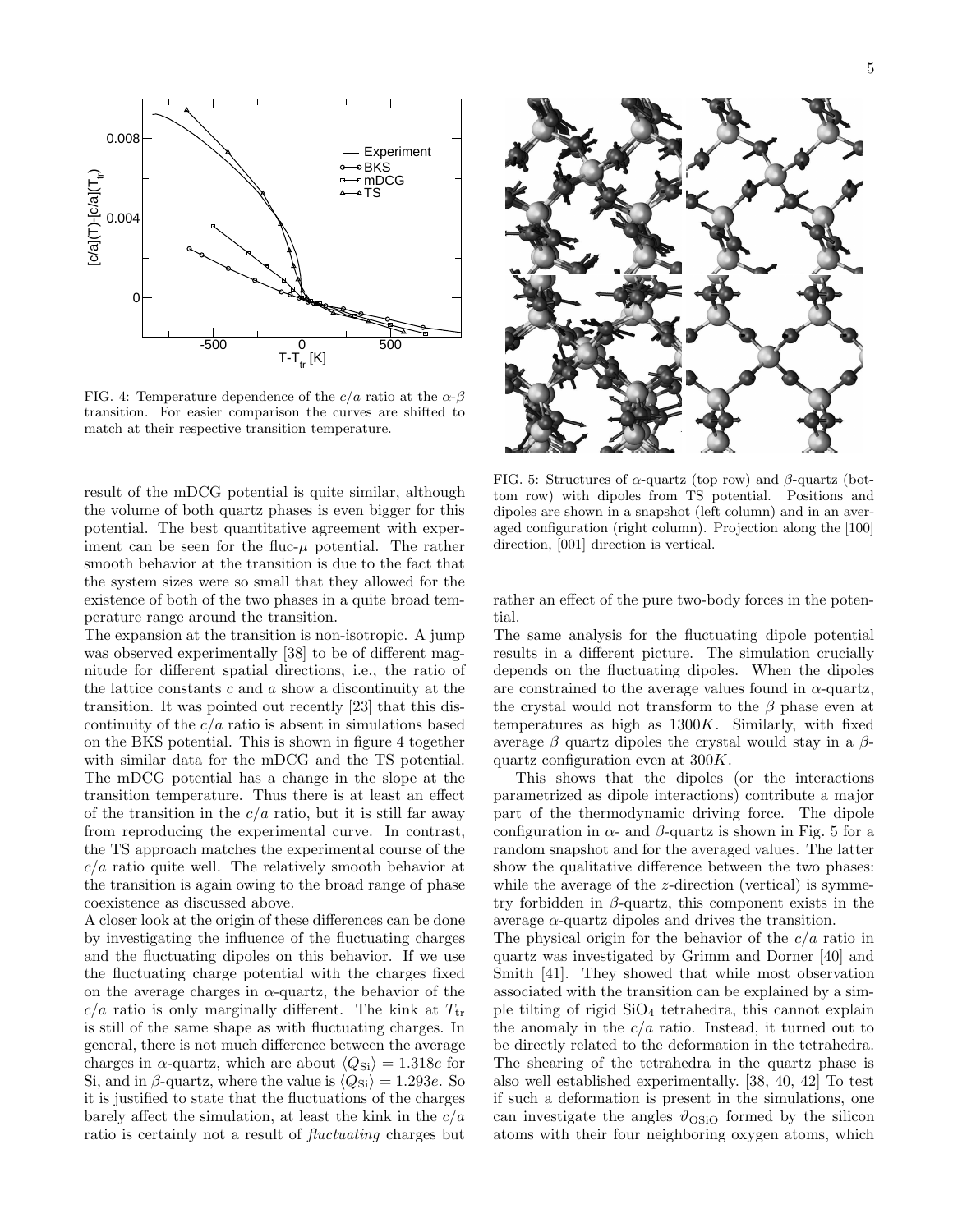|                                      |  | $\mathbb{E}\exp\left\{\left \frac{\text{BKS}}{\text{mDCG}}\right \right\}$ TS |  |
|--------------------------------------|--|-------------------------------------------------------------------------------|--|
| $O_1-Si-O_2$ 110.5 107.5 108.6 110.1 |  |                                                                               |  |
| $O_1-Si-O_6$ 108.9 114.8 111.9 108.9 |  |                                                                               |  |
| $O_1-Si-O_5$ 108.8 108.2 108.8 109.1 |  |                                                                               |  |
| $O_2-Si-O_5$ 109.3 110.5 109.8 109.5 |  |                                                                               |  |

TABLE II: Bonding angles on the silicon atoms, experiment [42] versus model potentials.

is done in table II. The comparison shows the angles around the  $Si<sub>1</sub>$  position in  $\alpha$ -quartz at 298K, see the experimental paper by Kihara [42] for the definition of the numbering. Table II shows that the deviation between the ideal tetrahedral angle of 109.47 degrees and the calculated angles has the correct sign and amplitude for the fluctuating-dipole potential as compared with experiment, in contrast to the BKS result. One can see that the large deformation, that was also seen in the figures above, is actually much too large compared to experiment. Moreover, in three out of the four angles shown, the aberration from the tetraeder angle that is predicted by BKS has the wrong sign. Quantitatively, the rootmean-square deviations between model potential and experiment are 3.3 degrees (BKS), 1.8 degrees (mDCG), and 0.3 degrees (TS).

## C. Pressure induced quartz  $I \rightarrow II$  transition

The high-pressure behavior of  $\alpha$ -quartz is not yet fully understood neither theoretically nor experimentally. Tse et al. [43] suggested a phase transformation into a crystal of space group C2. For a recent discussion, we refer to Ref. 44. The majority of polymorphs that are observed at ambient to moderate pressures, such as cristobalite and quartz as well as other polymorphs including tridymite and coesite, are built up of  $SiO<sub>4</sub>$  tetrahedra. [1] At higher pressures dense forms containing  $SiO<sub>6</sub>$  octahedra are observed such as stishovite above 9 GPa, which has a rutile type structure. Because of the relatively strong Si-O bonding in silica, there are high kinetic barriers associated with the transitions to stable phases containing octahedrally coordinated silica at high pressure.

As the pressure is increased, the four-coordinated structures become increasingly unfavorable and eventually the polymorph becomes unstable. For molecular dynamics simulations employing the BKS potential it was shown that a phase transition occurs, when  $\alpha$ -quartz is compressed to pressures above 22 GPa. [8, 11, 43] It is crucial for the transition to occur that a constant pressure regime with a fluctuating box geometry is used, as the new phase can only be established from the  $\alpha$ -quartz configuration when the box is allowed to shear. The density changes in a compression/decompression cycle are shown in the equation of state in Fig. 6. Starting with the  $\alpha$ quartz configuration at zero pressure, the pressure is increased up to 21 GPa, where the system collapses from



FIG. 6: Equation of state for  $\alpha$ -quartz under pressure for mDCG and TS. Experiment and BKS both undergo the transition near 22 GPa. [44]

the  $\alpha$ -quartz configuration into the quartz II phase. The transition is discontinuous in the volume and the new phase remains stable upon further compression and due to large hysteresis even on decompression below the transition pressure. The BKS behavior, which differs qualitatively on decompression from the two potentials shown here, can be seen in Fig. 1 in Ref. 44 For the mDCG and TS potentials the equation of state for different quartz phases is shown in Fig. 6. The phase transition in mDCG occurs, compared to BKS, at a slightly higher pressure of 25 GPa, and the volume of both the  $\alpha$ -quartz and the quartz II phase agree very well with the BKS results. Nevertheless, the quartz II phase does not remain stable upon decompression, but the system undergoes a reversible phase transition at 21 GPa to a structurally similar phase named quartz II b in the figure. This phase has a smaller density than the BKS quartz II phase at the same pressure and reverts to the  $\alpha$ -quartz phase at 4 GPa. These findings for the mDCG potential are also valid for TS. As shown in the same figure, the variation of the volume with pressure is identical to mDCG with respect to its qualitative features. The transition temperature to quartz II is 27 GPa for TS, and it has to be noted that the transition only occurs for small systems. For larger systems the  $\alpha$ -quartz configuration is stabilized for even higher pressures. The transition to quartz II b occurs also at 21 GPa and the transition back to  $\alpha$ -quartz will not take place until 2 GPa.

The similar behavior of the three model potentials at the quartz II transition. The apparent similarity of the crystalline structure emerging from these simulations gives the simulations a certain credibility for predictions towards experiment. In experiments, the structure of a crystal can be characterized by its diffraction pattern, such as by the energy dispersive x-ray diffraction spectra [45]. In simulations the structure factor can be calculated as well, and the resulting Bragg spacings can be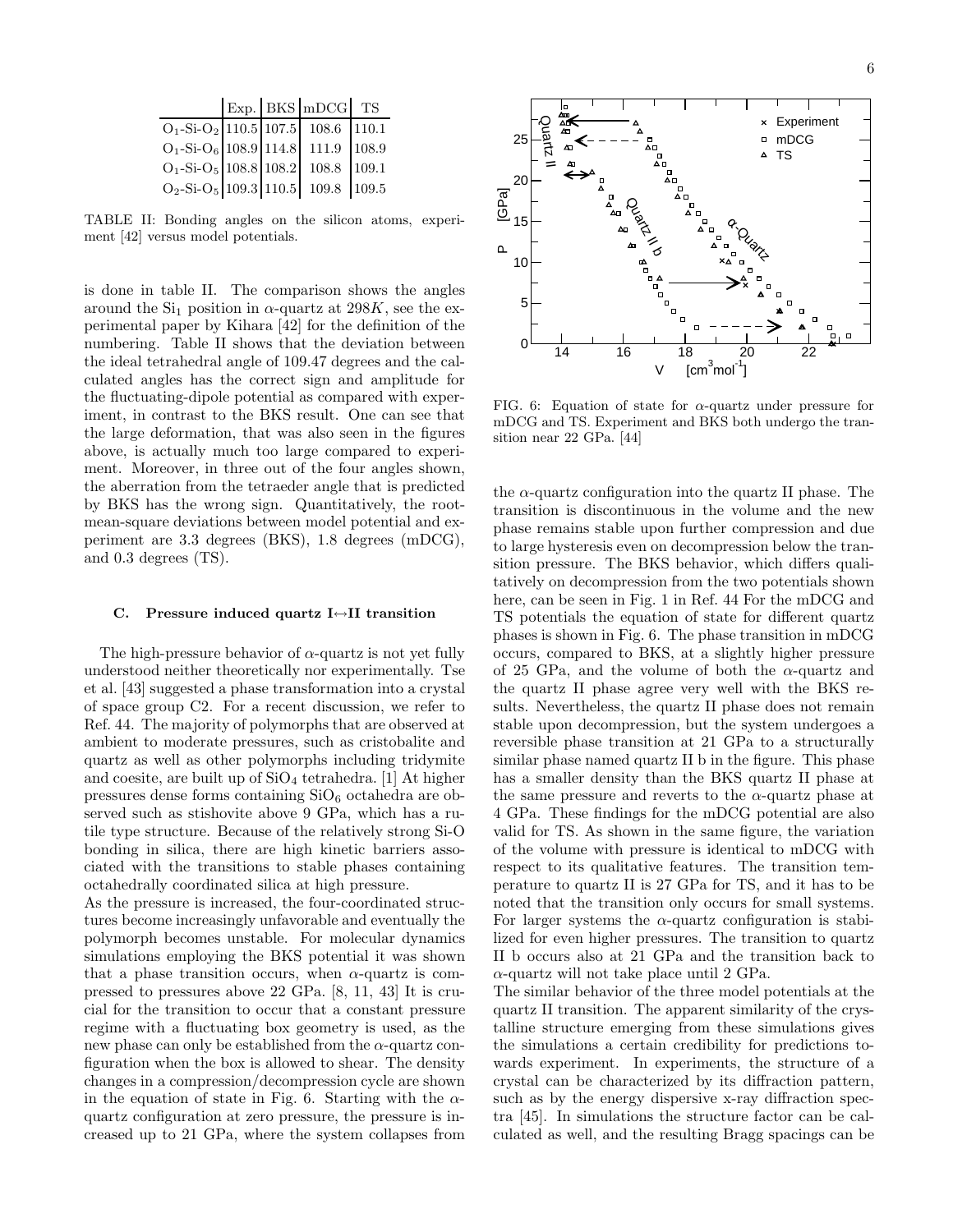

FIG. 7: Interplanar spacing for the compression of  $\alpha$ -quartz in experiment and simulation. Experimental data by Kingma et al. [45]

read from the peak positions. In Fig. 7 the calculated interplanar spacings are shown and compared to the experimental data. It can be summarized that the features of the experimental spectrum agree quite well with the simulations. Yet there appear to be two qualitative discrepancies in the figure. Near  $3.6$  Å, the experiment shows a double peak whereas the simulations only show a single peak. There is however a second peak in the simulation  $0.05$  Å below the one shown. We suppressed this second peak to improve visualization. Thus, the difference between simulation and experiment is not necessarily qualitative but perhaps only quantitative in nature.

In summary, it seems that all the three model potentials support the structure seen by Kingma. Still these results are questionable as the models were parametrized for ambient conditions and are not verified to reproduce the real behavior under such extreme pressures. Finding the transition path ways with ab initio might be too time consuming as the transition is only quasi-displacive, i.e., significant thermal activation is required although no bonds are destroyed. After  $\alpha$ -quartz becomes unstable, several 1,000 MD steps have to be simulated before the new, stable structure is reached.

Quartz is not the only polymorph that is (meta) stable at ambient conditions. Cristobalite, a cubic polymorph, is found to be stable as well during accessible experimental time scales. [46, 47] A model potential that is used to mimic the behavior of silica should be able to reflect the experimentally observed stabilities. In some cases, the observation of stability in a simulation might be fortuitous as it could be the consequence of periodic boundary conditions and/or the number of atoms used. For example, the phase into which the system would like to convert is not compatible with the number of atoms used in the simulation or it cannot be accessed without a major reconstruction of the cell shape. This issue will be discussed in more detail in this section with a focus on cristobalite that shows significant effects depending on the choice of the periodic boundary conditions.

For the simulation of a crystalline system, the crystal structure has to be placed inside the box in a way that the periodic images fit to each other at the box ends. For the initial configuration of a simulation the atom positions are chosen to be identical with experimental crystallographic data such that the atoms were set onto ideal lattice positions and are equilibrated. For many systems and also for the case of cristobalite there are different ways to arrange such an initial configuration.

The most natural configuration is according to the usual description of cristobalite as a diamond structure for the silicon atoms with connecting oxygen atoms between each neighboring pair of silicon atoms. This would place the [100] crystal direction parallel to the z axis of the simulation box, and the box geometry would be cubic.

Alternatively, one can also use the ABCABC layering of sheets of hexagonal rings in the cristobalite structure, which is also a common representation as it leads to tridymite when the layers are stacked in an ABAB order. (To be precise, the silicon atoms are stacked as AABBAABB.) This layering is seen along the [111] direction in the crystal, and accordingly would place this direction parallel to the z axis of the simulation box when the layers are stacked in the xy plane.

Both geometries are completed by the periodic boundary conditions to form an infinite cristobalite crystal, and therefore they are equivalent regarding the static structure. However, the connectivity of the atoms at the boundary is different and therefore the two geometries do not sample equivalent lattice vibrations.

This difference becomes obvious in the simulation of  $\beta$ cristobalite. When relaxing the BKS crystal at  $T = 1273$ K and zero external pressure, where cristobalite is considered to be thermodynamically stable, [1] the volume of the simulation quickly stabilizes to a value close to the experimental value of  $V_{\text{SiO}_2} = 45.25 \text{ Å}^3$ . In contrast with the second configuration, which had the [111] direction parallel to the z axis, the observed volume is, if at all, metastable only for a short period of time, before densification of the system takes place. After 2 ps the system is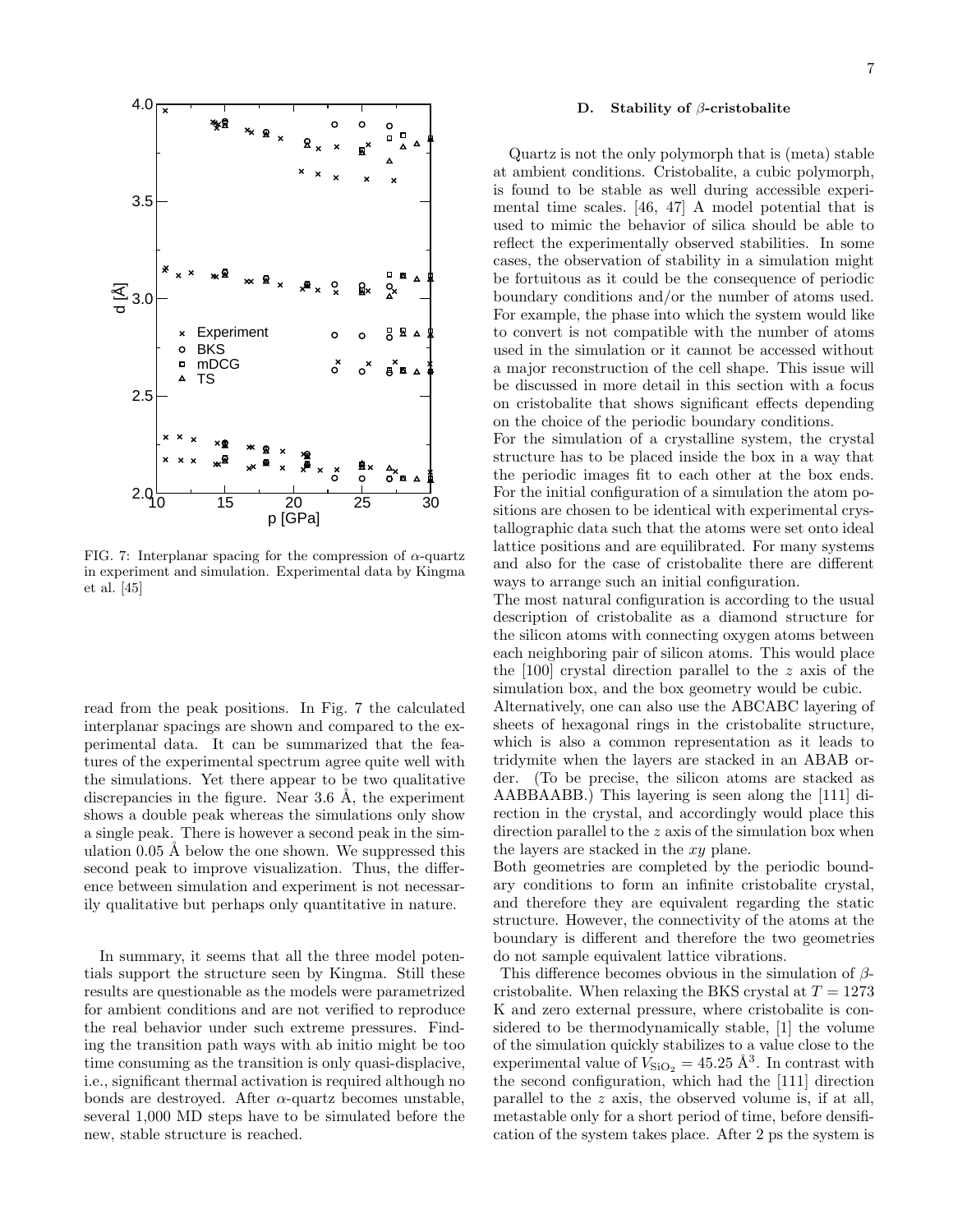

FIG. 8: Time evolution per  $\rm SiO_2$  unit  $V_{\rm SiO_2}$  for the two geometries with three different potentials.



FIG. 9: Averaged structure as in the ideal cristobalite phase (left), which is stable in this configuration in mDCG and TS, and in the compressed phase (right) after a short simulation run with the BKS potential starting from the ABC setup.

stable in a phase which is much denser than cristobalite. It was tested that this state remains stable for more than a nanosecond, which is not shown in the picture.

Obviously in contrast to this both the fluctuating charge and the fluctuating dipole potential do not exhibit such a behavior, but remain stable in the cristobalite phase regardless of the initial condition. Apparently the cristobalite phase is unstable in the BKS potential, but appears to be metastable if certain modes are prohibited by the periodic boundary conditions.

The examination over a larger temperature range yields a similar picture. Experimentally it is known that  $\beta$ cristobalite undergoes a phase transition upon cooling to  $\alpha$ -cristobalite, however, this transition is experimentally troublesome. Measurements for the transition temperature range from 393 K to 545 K. [1] The simulation results for the cubic setup as shown in Fig. 10 exhibit a far broader spread of transition temperatures, while the transition temperature for TS model agrees best with experiment. However the drawback for this model is that the transition is not reversible on the time scale of the simulation. Even though the  $\alpha$ -phase is stable at low temperatures and rearranges to the  $\beta$ -phase above the



FIG. 10: Volume per  $SiO<sub>2</sub>$  unit against temperature for the three different potentials with the cubic setup. Crosses denote experimental data in the  $\alpha$  and the  $\beta$ -phase.



FIG. 11: Volume per  $SiO<sub>2</sub>$  unit against temperature for the three different potentials with the ABC setup. Crosses denote experimental data in the  $\alpha$  and the  $\beta$ -phase. The dotted lines indicate non crystalline phases.

transition point, the simulation would not find the  $\alpha$ phase by itself when cooling down  $\beta$ -cristobalite. The "artificial" phase has an energy that is only 10 K higher than that of  $\alpha$ -cristobalite for classical systems at small temperatures. Given this small energy difference and given the smaller volume of the artificial phase, it may well be that the quantum-mechanical ground state energy adds significantly to favor  $\alpha$  cristobalite over the artificial phase.

Fig. 11 shows the equation of state for the rotated system with the ABC setup. As seen above for a temperature of 1273 K, the disability of the BKS potential to form a stable  $\beta$ -cristobalite configuration with the ABC setup holds for the whole temperature range under consideration. Also for the mDCG potential the equation of state differs from the case of the cubic setup and shows only a small stability range for  $\beta$ -cristobalite as a com-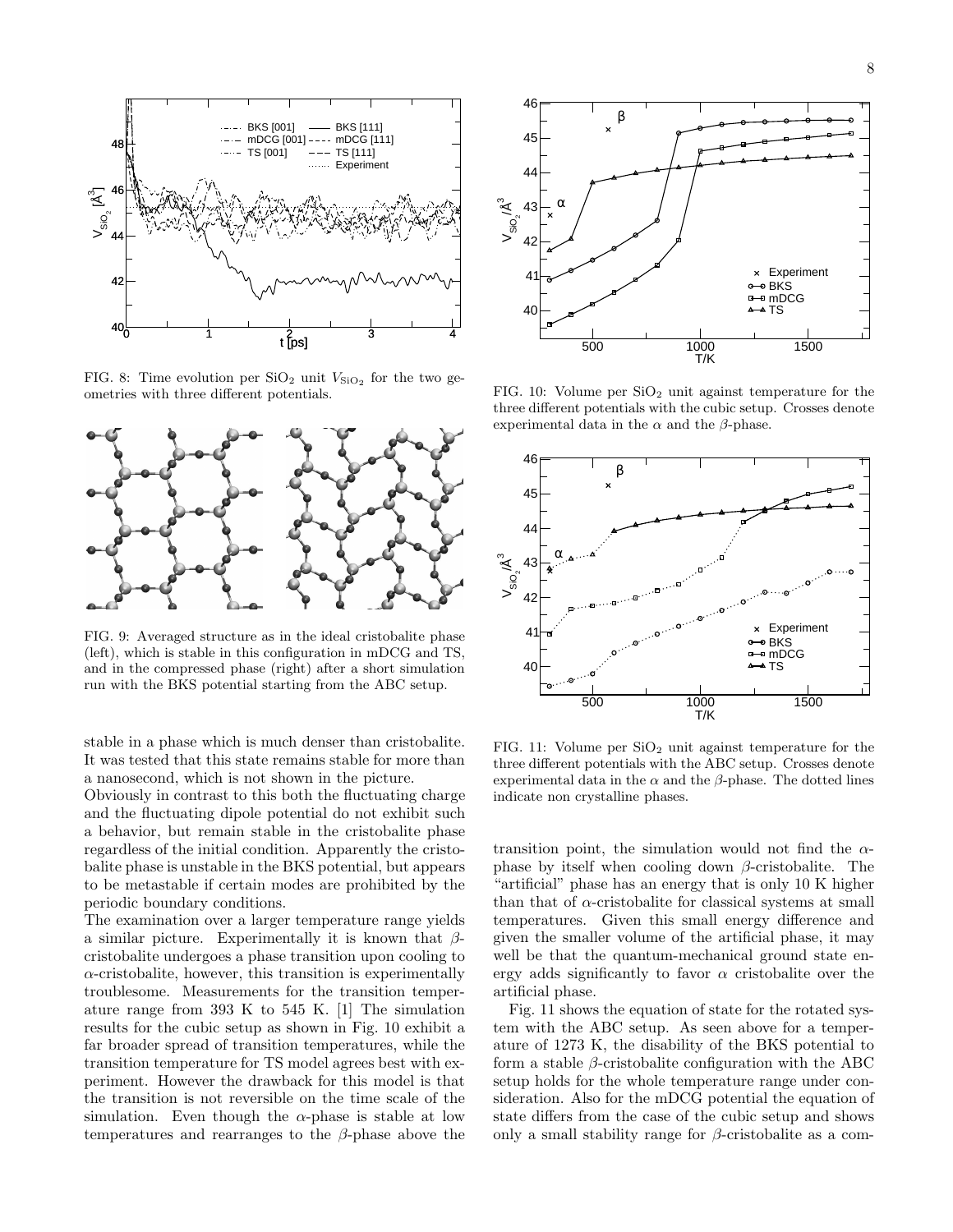

FIG. 12: Stishovite Equation of State. Solid circles are the data of Ross et al. [48], Hemley et al. [49], and Andrault et al. [50]; open squares are the data of Mao et al. [51]

parison of figures 10 and 11 reveals. Only the results of the TS potential are essentially unaffected by the specific choice of how the cristobalite geometry is set up.

#### E. Stishovite

The quartz and cristobalite phases studied in this paper are composed of corner-sharing SiO<sup>4</sup> tetrahedra, which is the usual connectivity in the low-pressure phases. Stishovite in contrast is a polymorph that often serves as a prototype phase having octahedrally coordinated silicon. It is often assumed [25, 26] that with the fluctuating charge approach the ability of charges to adapt to the local configuration is especially helpful for the transferability between differently coordinated structures. It is also likely that the degree of ionicity changes with pressure. Therefore, one might expect that the fluctuating charge potential fits to the available experimental data best.

At room temperature, stishovite is stable for high pressures, i.e., above 8 GPa. It was also found to be metastable at ambient pressures. It was first synthesized in the laboratory [52] and later discovered in association with coesite. [53] Stishovite has the rutile structure, which consists of infinite chains of edge-shared  $SiO<sub>6</sub>$ octahedra parallel to the c-axis. Each oxygen atom is coordinated by three silicon atoms. [49]

The equation of state for stishovite under pressure is shown in Fig. 12. The agreement in the low pressure range is relatively good for the BKS potential, while neither the fluctuating dipole and nor the fluctuating charge potential produce a stable stishovite phase at zero pressure. When increasing the pressure, these two potentials constantly underestimate the density of stishovite, while the volume of the BKS simulation deviates more for higher pressures.



FIG. 13:  $c/a$  ratio in stishovite against pressure. Experimental data as in Fig. 12. Note that the  $c/a$  and the volume are continuous at the phase transition from tetragonal to orthorhombic stichovite.

An interesting feature of stishovite under pressure is a different compressibility in the  $a$  and  $c$  direction, which is shown in Fig. 13. This plot shows again a very good agreement of the BKS data with the experimental results. The effect of the different compressibility in mDCG and TS is rather overestimated, while the TS potential again improves in the quantitative prediction for higher pressures. The result of the fluctuating charge potential shows no improvement over neither of the two other potentials.

### 1. High-Pressure Behavior

Shortly after the discovery of stishovite, a major question evolved around possible transformations to a denser structure at high pressures. Indeed, a pressure-induced phase transition near 50 GPa was suggested by crystal chemical arguments [54] and first-principle calculations, [55, 56] and later confirmed experimentally. [57–60]

At the transition, the  $SiO<sub>6</sub>$  octahedra are only slightly tilted, with the result that the lattice constants a and b, which are identical in the low pressure rutile-type, tetragonal phase, have different values in the  $CaCl<sub>2</sub>$ -type orthorhombic stishovite. This tilting has the same symmetry as the stishovite  $B_{1g}$  vibrational mode, which was identified as the pressure-induced soft mode that drives the transition. [54] By means of a Landau expansion, Carpenter et al. [60] found a classical second-order character. The transition has almost no impact on the volume or the  $c/a$  ratio, which is shown in the paper by Carpenter.

However molecular dynamics models were not able to reproduce the transition pressure. They only found the transition at pressures in the megabar region. [13, 55, 61] As a comparison between molecular dynamics and experiment the elastic constants can be analyzed. Carpenter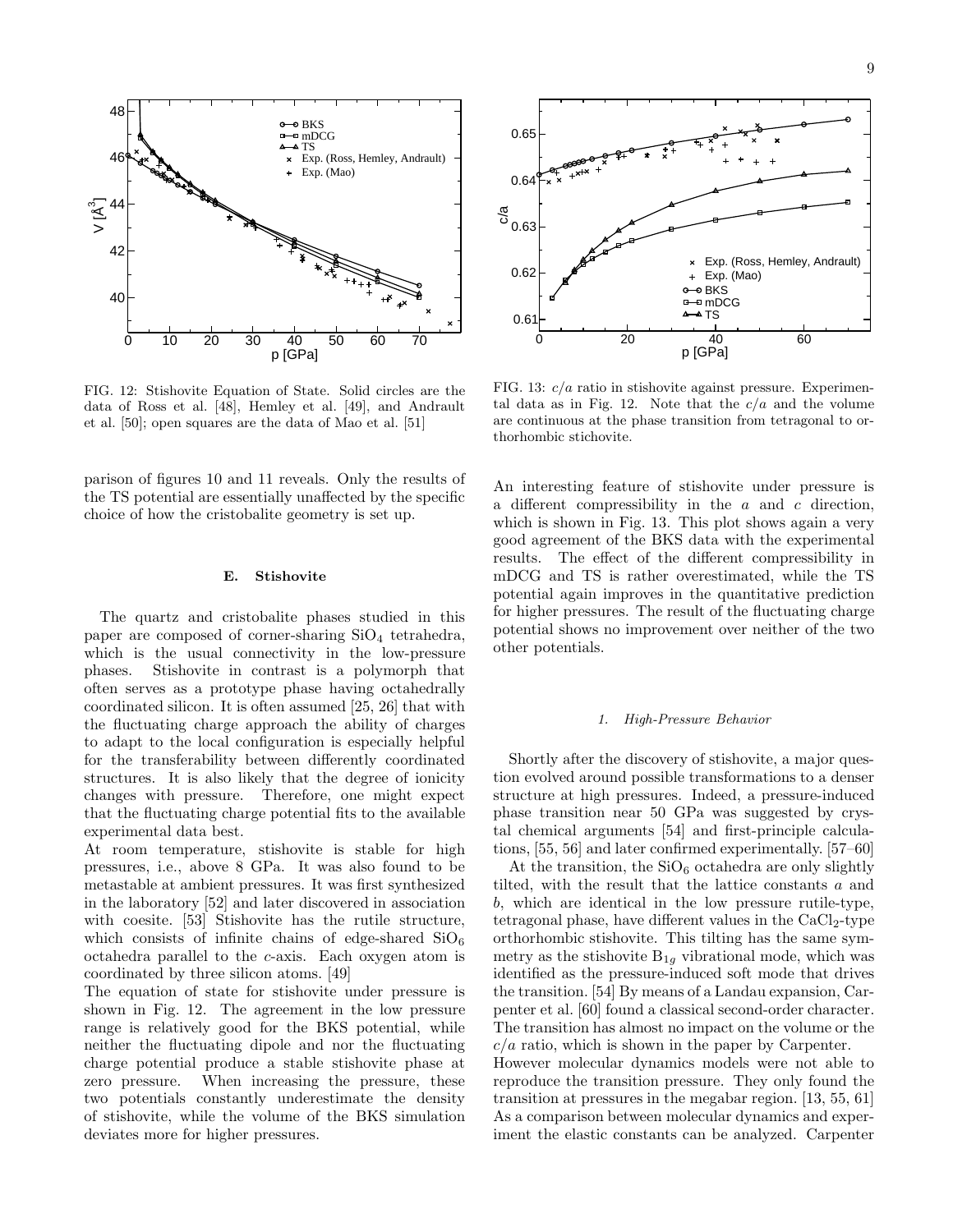

FIG. 14: Birch coefficients  $B_{11}-B_{12}$  as a function of pressure. Simulation data is compared to the result of a Landau expansion by Carpenter et al. [60]

et al. [60] used a Landau expansion to generate expressions for the elastic constants of stishovite with pressure. Fig. 14 shows the relevant shear modulus  $B_{11}$ - $B_{12}$ , which softens on approach of the transition, as the  $B_{1g}$  mode directly contributes to it. The Birch coefficients  $B_{ij}$  have to be considered for a stability analysis rather than the elastic constants  $C_{ij}$ , when the system is observed under external pressure. [62] In the case of the two coefficients needed here, they are related to each other as  $B_{11} = C_{11} - p$  and  $B_{12} = C_{12} + p$ .

One can see that the BKS potential and the fluctuating dipole potential show a softening towards pressures of over 100 GPa, which is in agreement to the molecular dynamics simulations cited above, and far away from the 50 GPa measured experimentally. In contrast the fluctuating dipole potential predicts the transition observed experimentally at 50 GPa [60] almost perfectly.

This prediction can be verified by plotting the lattice constants a and b, which coincide in a tetragonal lattice and differ in an orthorhombic lattice. In Fig. 15 the course of the lattice constants with pressure is compared to experimental data. The transition is clearly visible at a pressure of around 50 GPa in both the fluctuating-dipole simulation and experiment. The lattice constant is overestimated constantly in the simulation, which was already obvious from the results for the volume, see Fig. 12.

However the agreement with experiment in this phase transition is far better than in the other model potentials. This is rather surprising, as it was parametrized for tetrahedrally coordinated silicon only.

## IV. CONCLUSIONS AND OUTLOOK

In this work, we compared three different model potentials for the simulation of pure silica. The model potential were a commonly used two-body potential parametrized by van Beest, Kramers, and van Santen (BKS), [4] a fluc-



FIG. 15: Lattice constants a and b against pressure. Experimental data as in Fig. 12.

tuating charge potential, and a fluctuating dipole potential suggested by Tangney and Scandolo. [26] The fluctuating charge potential (mDCG) was a modified version of the energy surface proposed by Demiralp, Cagin, and Goddard such that it reflected the equation of state and  $q(r)$  in  $\alpha$ -quartz reasonably well. (Also later results by the same authors, stating "improved" values turned out to produce meaningless results in our runs, unlike the easily reproducible data on  $TiO<sub>2</sub>$  published in Refs. 30, 31.)

In the TS potential, the dipoles can adjust to the local electrical field and likewise the charges in the mDCG potential. Thus, these two approaches incorporate implicitly many-body interactions. The simulation results obtained with BKS, TS, and mDCG were compared to a large set of experimental data available for different  $SiO<sub>2</sub>$  polymorphs. Special attention was paid to those experiments that cannot be reflected satisfactorily with BKS. The mDCG potential leads - if at all - to an almost negligible improvement over BKS. The density of states (DOS) in  $\alpha$ -quartz and the stability of  $\beta$ -cristobalite is slightly improved in mDCG with respect to BKS, but in some cases, i.e., the elasticity of  $\beta$  quartz or the  $c/a$  ratio in stishovite, BKS outperforms mDCG.

Conversely, the TS potential remedies all the qualitative failures of the BKS potential, including the  $c/a$ anomaly at the  $\alpha-\beta$  transition in quartz, the DOS in  $\alpha$ quartz, the stability of cristobalite and tridymite, as well as the shape of the  $SiO<sub>4</sub>$  units in quartz at room temperature. Unfortunately, the TS potential only performs systematically better than BKS for polymorphs in which the silicon atoms are four coordinated. The pressureinduced transition from  $\alpha$ -quartz to quartz II occurs at too high pressures using TS. Also the equation of state and the  $c/a$  ratio in stishovite is reproduced more satisfactorily with BKS than with TS. On the other hand, TS predicts the correct transition pressure  $P^*$  for the softmode driven second-order transition in stishovite, while BKS overestimates that value by more than 100%. In conclusion, one may recommend TS for simulations in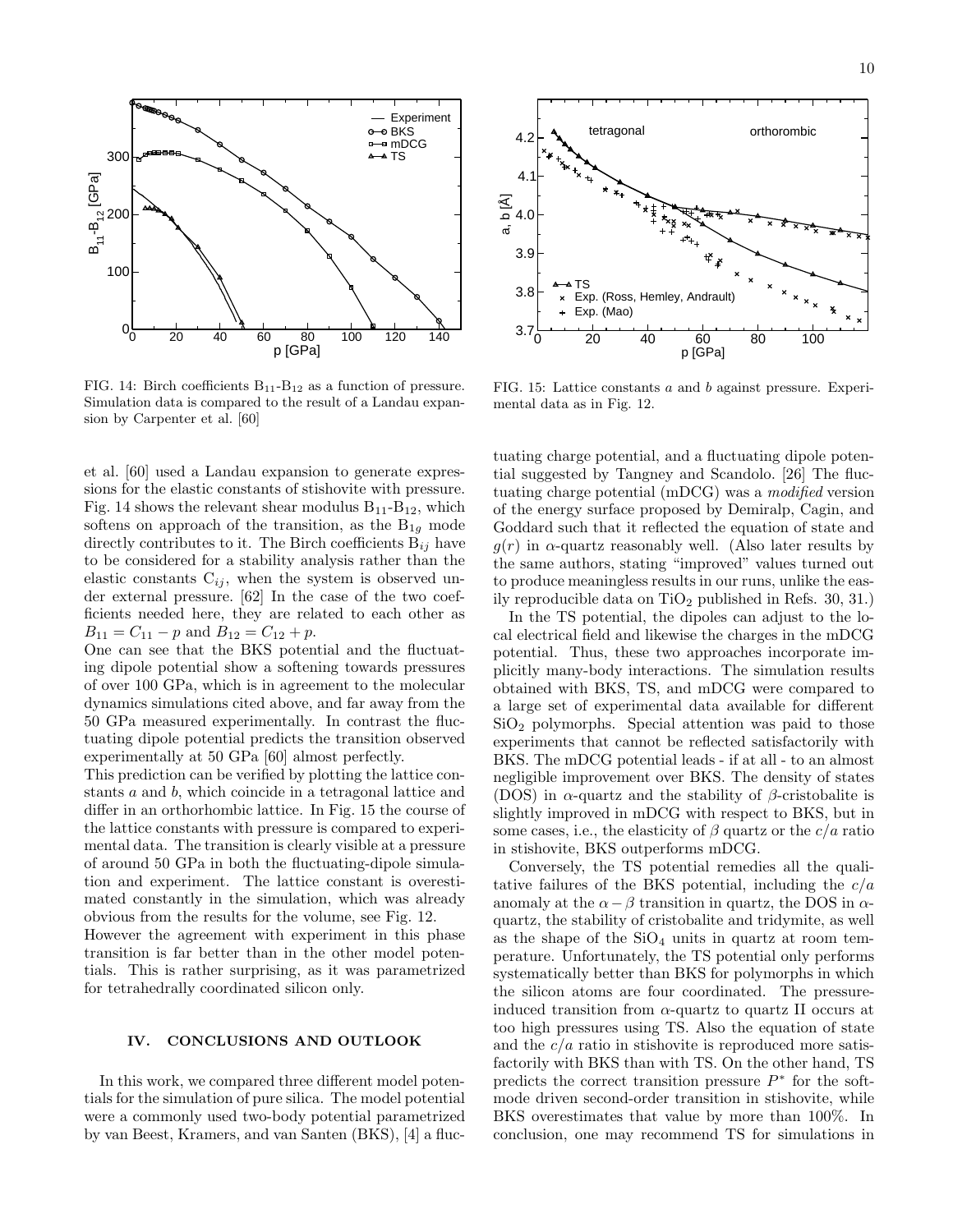which tetrahedral  $SiO<sub>4</sub>$  units connect via corner sharing oxygen atoms.

We want to conclude our paper by commenting on some preliminary results on the piezoelectrical coefficients that one obtains with the TS potential. The details of this unfinished study will be discussed elsewhere, because many methodological points need to be addressed for the calculation of electro-mechanical coefficients. It seems as though TS reproduces piezoelectrical coefficients only well if the external electrical field is not coupled to the dipoles. This observation suggests that Tangney and Scandolo parametrized effects that are due to three-body interactions (or higher order) effectively into the dipole interactions. Indeed, we observe a large correlation between the magnitude of the dipoles and the Si-O-Si bond angle, which supports this suspicion. Thus, despite the significant improvements thanks to the TS potential, there is still room for further advancement in the construction of reliable model potential for silica and

- [1] P. J. Heaney. Structure and chemistry of the low-pressure silica polymorphs. In P. J. Heaney, C. T. Prewitt, and G. V. Gibbs, editors, Silica - Physical Behaviour, Geochemistry, and Materials Applications, volume 29 of Rev. Mineral., page 1. Mineral. Soc. of Am., Washington D. C., 1994.
- [2] L. V. Woodcock, C. A. Angell, and P. Cheeseman. Molecular dynamics studies of the vitreous state: Simple ionic systems and silica. J. Chem. Phys., 65:1565, 1976.
- [3] S. Tsuneyuki, M. Tsukada, H. Aoki, and Matsui. Phys. Rev. Lett., 61:869, 1988.
- [4] B. van Beest, G. Kramer, and R. van Santen. Phys. Rev. Lett., 64:1955, 1990.
- [5] S. Tsuneyuki, H. Aoki, M. Tsukada, and Matsui. Phys. Rev. Lett., 64:776, 1990.
- [6] I. P. Swainson and M. T. Dove. J. Phys. Cond. Matt., 7:1771, 1995.
- [7] M. T. Dove, D. A. Kreen, A. C. Hannon, and I. P. Swainson. Phys. Chem. Miner., 24:311, 1997.
- [8] J. S. Tse and D. D. Klug. Phys. Rev. Lett., 67:3559, 1991.
- [9] J. S. Tse, D. D. Klug, and Y. Le Page. Phys. Rev. B, 46:5933, 1992.
- [10] J. Badro, P. Gillet, and J.-L. Barrat. Europhys. Lett., 42:643, 1998.
- [11] J. S. Tse and D. D. Klug. J. Chem. Phys., 95:9176, 1991.
- [12] I. Saika-Voivod, F. Sciortino, T. Grande, and P. H. Poole. Phys. Rev. E, 70:061507, 2004.
- [13] J. S. Tse, D. D. Klug, and Y. Le Page. *Phys. Rev. Lett.*, 69:3647, 1992.
- [14] J. S. Tse, D. D. Klug, and Y. Le Page. *Phys. Rev. B*, 51:16392, 1995.
- [15] J. Badro, D. M. Teter, R. T. Downs, P. Gillet R. J. Hemley, and J.-L. Barrat. Phys. Rev. B, 56:5797, 1997.
- [16] J. Badro, J.-L. Barrat, and P. Gillet. Phys. Rev. Lett., 76:772, 1996.
- [17] K. Vollmayr, W. Kob, and K. Binder. Phys. Rev. B, 54:15808, 1996.
- [18] S. N. Taraskin and S. R. Elliot. Phys. Rev. B, 56:8605, 1997.

ultimately silicates. We hope that our study constitutes a reasonable reference check list for future examinations of SiO<sup>2</sup> model potentials.

### Acknowledgments

D.H. thanks S. Scandolo for an introduction to the TS potential, and P. Tangney for helpful discussions and for providing his force routine, A. Rappé for clarifications of the QEq algorithm, and E. Demiralp for clarifying some typos in their paper. We are also grateful to U. Fotheringham and numerous colleagues from Schott Glas for stimulating discussions. Support from the BMBF through Grant 03N6015, from the Materialwissenschaftliche Forschungszentrum Rheinland-Pfalz, and from SharcNet (Ontario, Canada) is gratefully acknowledged.

- [19] P. Jund and R. Jullien. Phys. Rev. Lett., 83:2210, 1999.
- [20] J. Horbach and W. Kob. Phys. Rev. B, 60:3169, 1999.
- [21] J. Horbach and W. Kob. Phys. Rev. E, 64:041503, 2001.
- [22] I. Saika-Voivod, P. H. Poole, and F. Sciortino. Nature, 412:514, 2001.
- [23] M. H. Müser and K. Binder. Phys. Chem. Miner.,  $28:746$ , 2001.
- [24] M. Benoit and W. Kob. *Europhys. Lett.*, 60:269, 2002.
- [25] E. Demiralp, T. Cagin, and W. A. Goddard III. Phys. Rev. Lett., 82:1708, 1999.
- [26] P. Tangney and S. Scandolo. J. Chem. Phys., 117:8898, 2002.
- [27] M. Hemmati M. Wilson, P. A. Madden and C. A. Angell. Phys. Rev. Lett., 77:4023, 1996.
- [28] A. Pasquarello and R. Car. Phys. Rev. Lett., 79:1766, 1997.
- [29] A. K. Rappé and W. A. Goddard III. J. Phys. Chem., 95:3358, 1991.
- [30] Varghese Swamy and Julian D. Gale. Phys. Rev. B, 62:5406, 2000.
- [31] Varghese Swamy, Julian D. Gale, and l. S. Dubrovinsky. J. Phys. Chem. Solids, 62:887, 2001.
- [32] M. Wilson and P. A. Madden. J. Phys.: Condens. Matt., 5:2687, 1993.
- [33] H. Schober, D. Strauch, K. Nützel, and B. Dorner. J. Phys: Cond. Mat., 5:6155, 1993.
- [34] G. Roma, Y. Limoge, and S. Baroni. *Phys. Rev. Lett.*, 86:4564, 2001.
- [35] F. Galeener. Phys. Rev. B, 19:4292, 1979.
- [36] A. Pasquarello and R. Car. *Phys. Rev. Lett.*, 80:5145, 1998.
- [37] D. L. Price and J. M. Carpenter. J. Non-Cryst. Solids, 92:153, 1987.
- [38] M. A. Carpenter, E. K. H. Salje, A. Graeme-Barber, B. Wrucki, M. T. Dove, and K. S. Knight. Am. Mineral., 83:2, 1998.
- [39] K. Binder. Phys. Rev. Lett., 47:693, 1981.
- [40] H. Grimm and B. Dorner. J. Phys. Chem. Solids, 36:407, 1975.